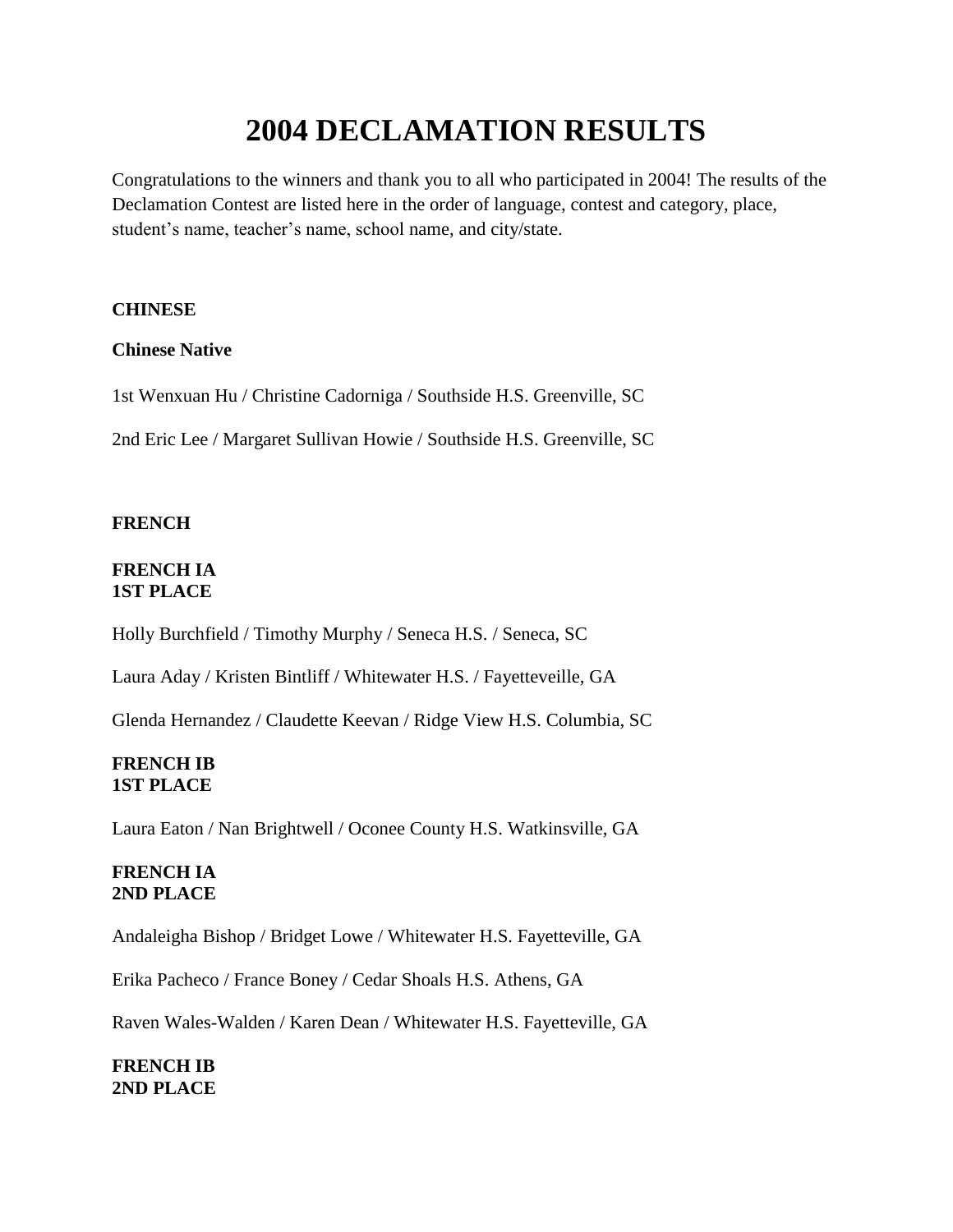Jasmine Morrissette / Herbert A. Caudle, Jr. / A.R. Johnson Magnet H.S. Augusta, GA

### **FRENCH IA 3RD PLACE**

Jessica Thompson / Marie Scott / Starr's Mill H.S. Fayetteville, GA

Jamie Bellah / Tanner Tucker / James Island Charter High Charleston, SC

Janine Ashley / Margaret Sullivan Howie / Spartanburg Day School Spartanburg, SC

### **FRENCH IB 3RD PLACE**

Sha'Ambria Hawthorne / Helene Robinson / Southside H.S. Greenville, SC

### **FRENCH IIA 1ST PLACE**

Natalya Zmudzin / Nathalie Roark / Starr's Mill H.S. Fayetteville, GA

Joseph Goldstein / Cathy Miller / James Island Charter High Charleston, SC

Stephanie Owens / Timothy Murphy / Seneca H.S. Seneca, SC

Briana Lewis / Herbert A. Caudle, Jr. / A. R. Johnson Magnet H.S. Augusta, GA

Callie Murr / Timothy Murphy / Seneca H.S. Seneca, SC

#### **FRENCH IIB 1ST PLACE**

Virginia Bland / Margaret Sullivan Howie / Spartanburg Day School Spartanburg, SC

### **FRENCH IIA 2ND PLACE**

Christina Miller / Mona Vanneste /James Island Charter High Charleston, SC

Charlsie Dennis / Helen Newton / D.W. Daniel H.S. Central, SC

April Hicks / Patsy Wilson / Highlands School Highlands, NC

Kathleen Sovenyhazy / Margaret Sullivan Howie / Spartanburg Day School Spartanburg, SC

Sandra Judge / Tanner Tucker / James Island Charter High Charleston, SC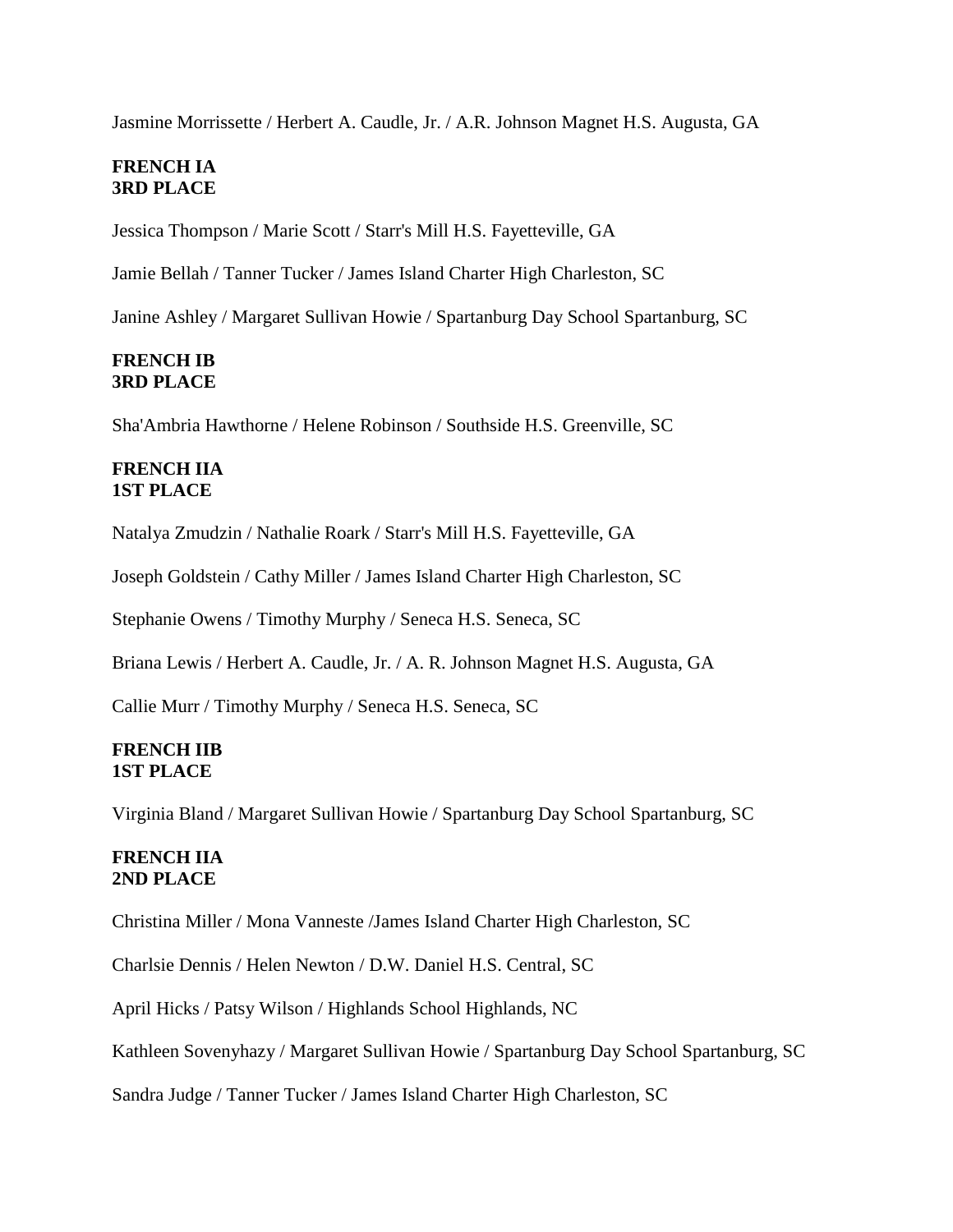### **FRENCH IIB 2ND PLACE**

Christine Sawda / Margaret Sullivan Howie / Spartanburg Day School / Spartanburg, SC

### **FRENCH IIA 3RD PLACE**

Savannah Jordan / Sandra Daniel / Ridge View H.S. Columbia, SC

Dalila Frasier / Tanner Tucker / James Island Charter High Charleston, SC

Maddie O'Hara / Helen Newton / D.W. Daniel H.S. Central, SC

Kaylyn Wright / Nathalie Roark / Starr's Mill H.S. Fayetteville, GA

Elana Green / Margaret Sullivan Howie / Spartanburg Day School Spartanburg, SC

#### **FRENCH IIB 3RD PLACE**

Elizabeth Kersey / Herbert A. Caudle, Jr. / A.R. Johnson Magnet H.S. Augusta, GA

### **FRENCH IIIA 1ST PLACE**

Robin Kwofie / Timothy Murphy / Seneca H.S. Seneca, SC

Asa Drake / Sylvia Briley / Spring Valley H.S. Columbia, SC

Keegan Gilbert / Sandra Daniel / Ridge View H.S. Columbia, SC

Tatiana Kats / Timothy Murphy / Seneca H.S. Seneca, SC

### **FRENCH IIIB 1ST PLACE**

Allison Jahries / Clarice Hopkins / Mauldin H.S. Mauldin, SC

#### **FRENCH IIIA 2ND PLACE**

Lindsey Aleshire / Nan Brightwell / Oconee County H.S. Watkinsville, GA

Emily Benson / Helen Newton / D.W. Daniel H.S. Central, SC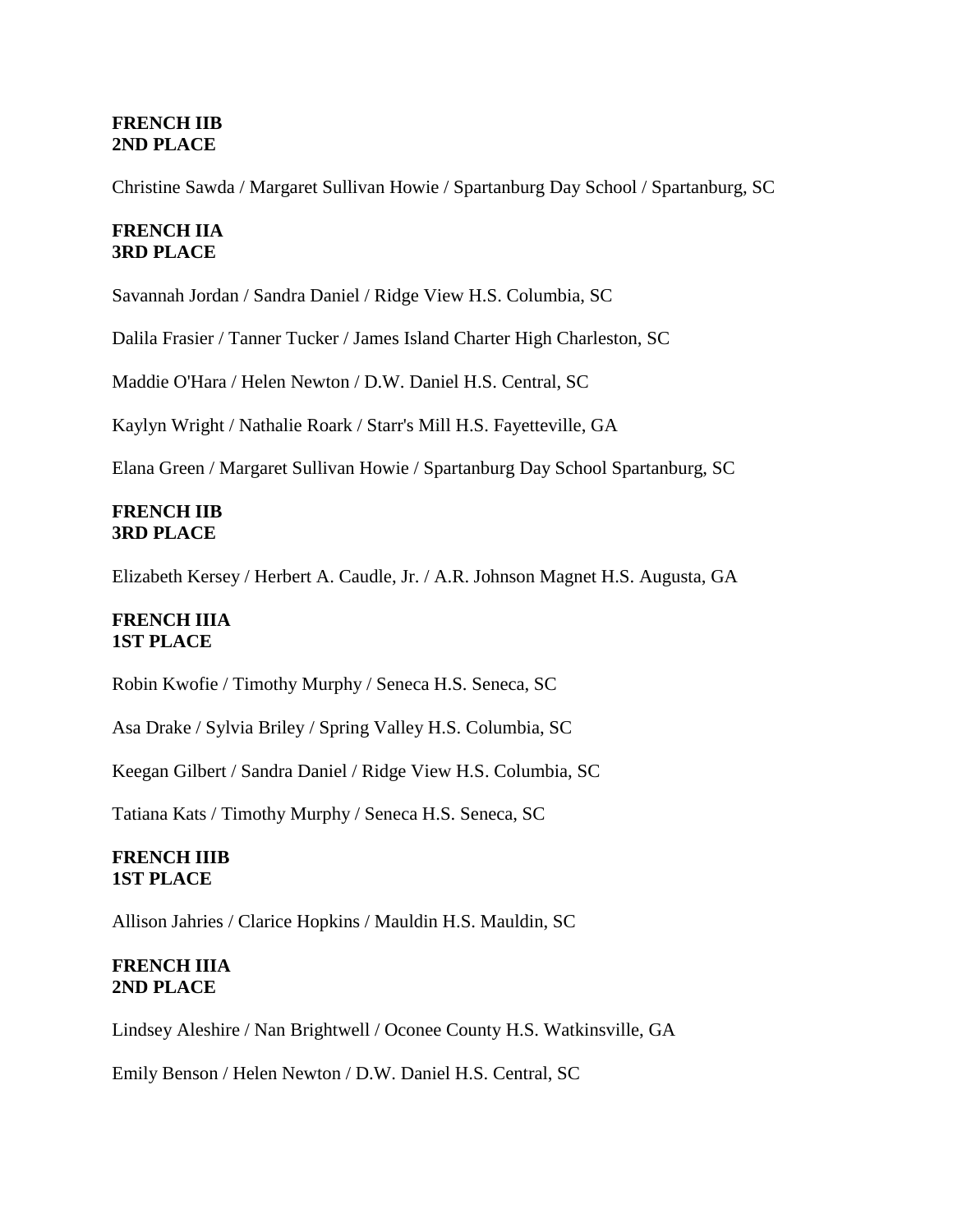Smita Patel / Margaret Sullivan Howie / Spartanburg Day School Spartanburg, SC

Andres Rivera / Helene Robinson / Southside H.S. Greenville, SC

### **FRENCH IIIB 2ND PLACE**

Lindsey Wallace / Noralee Robert / Mauldin H.S. Mauldin, SC

### **FRENCH IIIA 3RD PLACE**

Kimberly Hinson / Valerie Hughey / Starr's Mill H.S. Fayetteville, GA

Emily Guilleheau / Nan Brightwell / Oconee County H.S. Watkinsville, GA

Pearl Gainey / Lilease Hall / Columbia H.S. Columbia, SC

Amanda Kelley / Rodney Grantham / Spring Valley H.S. Columbia, SC

### **FRENCH IIIB 3RD PLAC**E

Nicholas Chee / MaryAnne Wall / Southside H.S. Greenville, SC

# **FRENCH IVA 1ST PLACE**

Andrea Preininger / Valerie Hughey / Starr's Mill H.S. Fayetteville, GA

Alison Morrell / Marie Scott / Starr's Mill H.S. Fayetteville, GA

Gina Floyd / Catherine Miller / James Island Charter High Charleston, SC

### **FRENCH IVB 1ST PLACE**

Carl Hulseman / MaryAnne Wall / Southside H.S. Greenville, SC

### **FRENCH IVA 2ND PLACE**

Pratibha Rayapati / France Boney / Cedar Shoals H.S. Athens, GA

Zoheb Virani / Helene Robinson / Southside H.S. Greenville, SC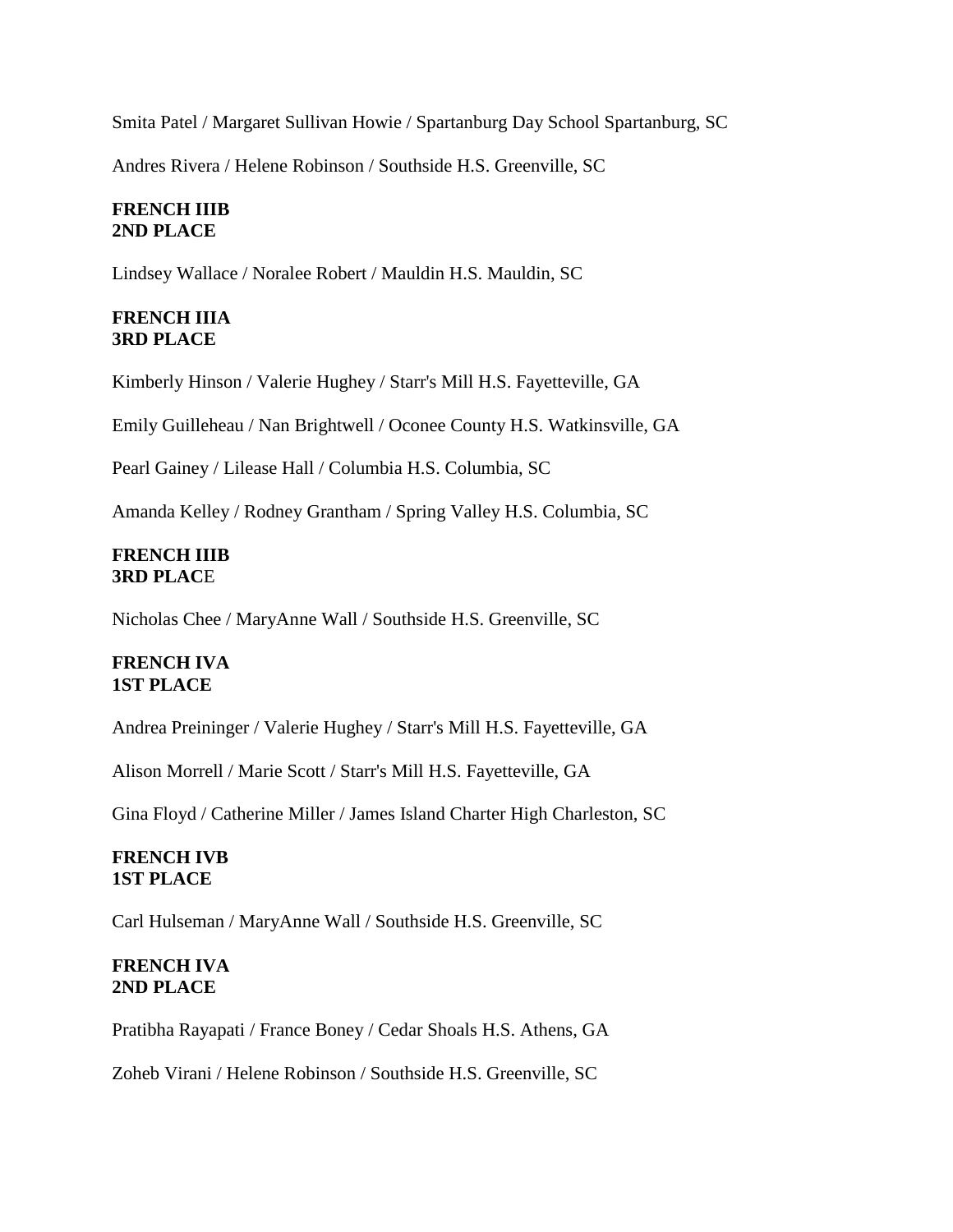Christina Land / Noralee Robert / Mauldin H.S. Mauldin, SC

### **FRENCH IVB 2ND PLACE**

Moira McCormick / Helene Robinson / Southside H.S. Greenville, SC

# **FRENCH IVA 3RD PLACE**

Anne-Marie Quinn / Tanner Tucker / James Island Charter High Charleston, SC

Anna Coté / Margaret Sullivan Howie / Spartanburg Day School Spartanburg, SC

Haley David / Virginie Mitchell / Christ Church Episcopal Greenville, SC

### **FRENCH NATIVE 1ST PLACE**

Antoine Coupé / Patsy Wilson / Highlands School Highlands, NC

### **2ND PLACE**

David Ouellet / Sylvia Briley / Spring Valley HS Columbia, SC

### **GERMAN**

**GERMAN IA 1ST PLACE**  Emily Wagener / Kathleen Dickel / D.W. Daniel H.S. Central, SC

**GERMAN IB 1ST PLACE NAME SCHOOL** Anita Williams / Rick Cushman / Butler HS Augusta, GA

**GERMAN IA 2ND PLACE**  Dakota Jenkins / Constance Witte / D.W. Daniel H.S. Central, SC

**GERMAN IA 3RD PLACE**  Kay Turner / Rick Cushman / Butler H.S. Augusta, GA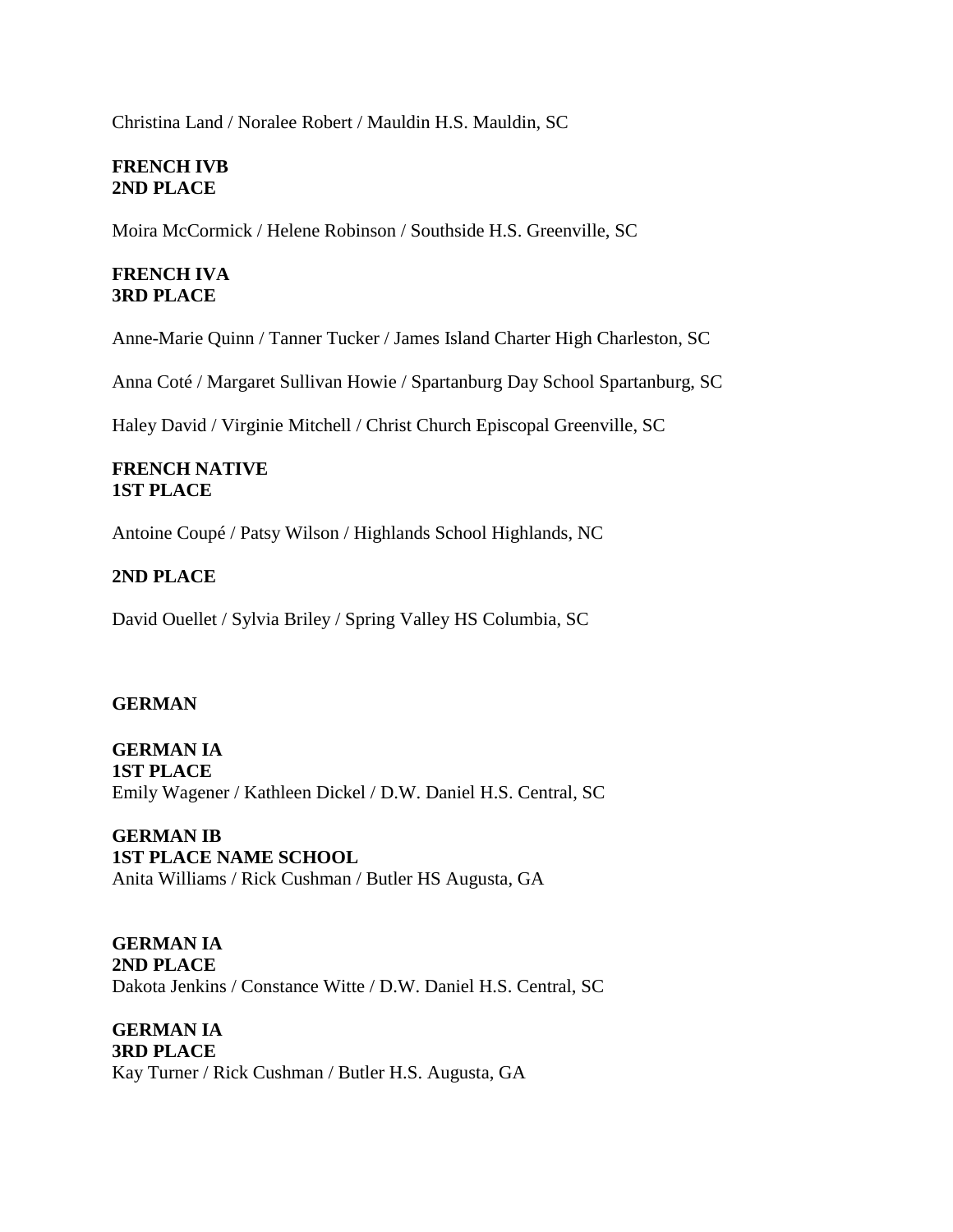#### **GERMAN IIA 1ST PLACE**

Matthew Wetsel / Kathleen Dickel / D.W. Daniel H.S. Central, SC

Katie McLain / Candice Martin / Westside H.S. Anderson, SC

# **GERMAN IIB**

**1ST PLACE**  Chris Siden / Marion Grier / Southside H.S. Greenville, SC

# **GERMAN IIA**

**2ND PLACE** Steven Stewart / Candice Martin / Westside H.S. Anderson, SC

Hieu Tran / Marion Grier / Southside H. S. Greenville, SC

**GERMAN IIB 2ND PLACE** Amanda Webber / Kathleen Dickel / D.W. Daniel H.S. Central, SC

**GERMAN IIA 3RD PLACE**  Mark Sears / Constance Witte / D.W. Daniel H.S. Central, SC

Latonya Cunningham / Rick Cushman / Butler H.S. Augusta, GA

**GERMAN IIIA 1ST PLACE**  Aniruddh Patel / Marion Grier / Southside H. S. Greenville, SC

**GERMAN IIIB 1ST PLACE**  Smith Heavner / Kathleen Dickel / D.W. Daniel H.S. Central, SC

**GERMAN IIIA 2ND PLACE** Andrew Scott / Kathleen Dickel / D.W. Daniel H.S. Central, SC

**GERMAN IIIB**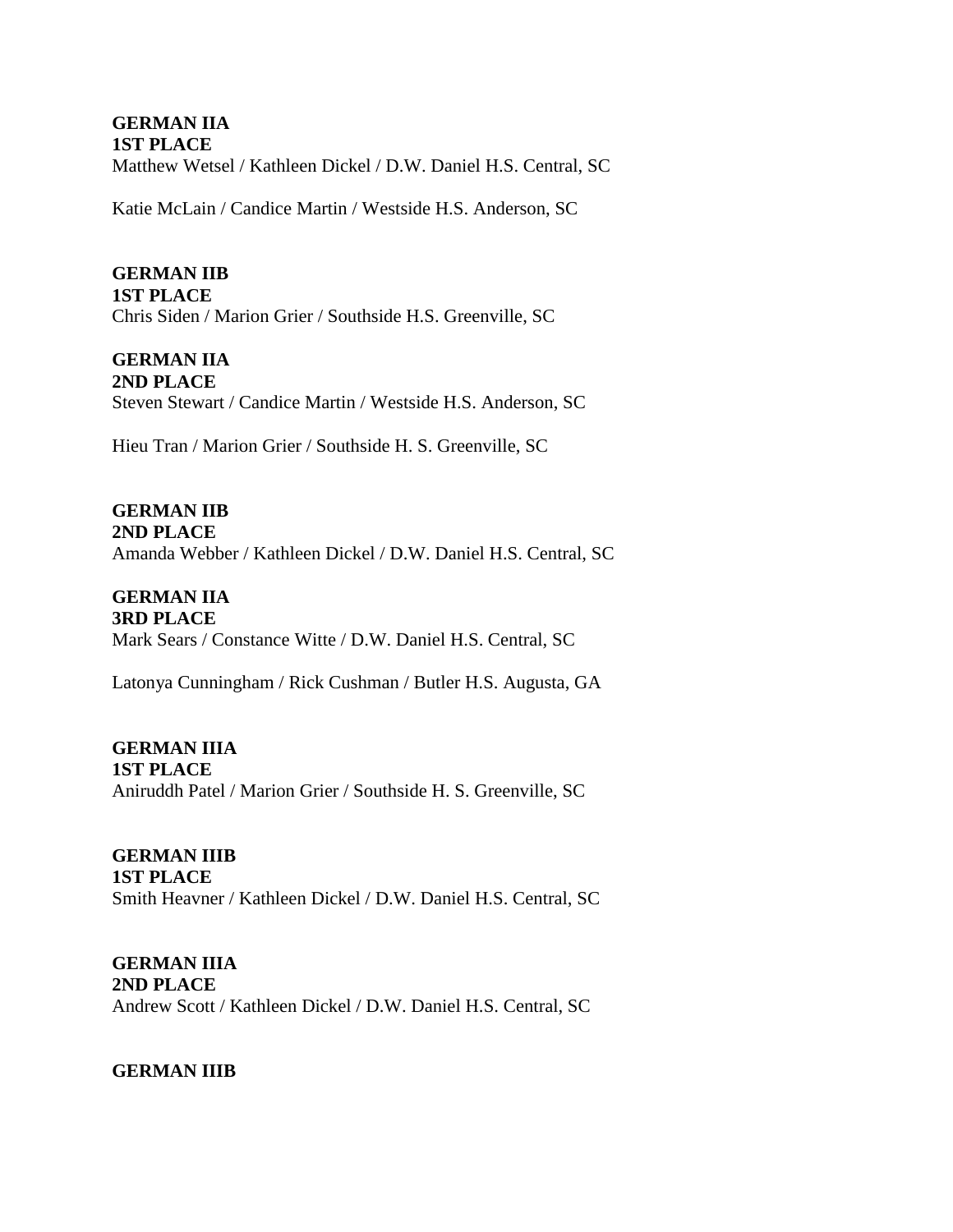**2ND PLACE** Cassidy Fishman / Kathleen Dickel / D.W. Daniel H.S. Central, SC

**GERMAN IIIA 3RD PLACE**  Lucy Appling / Kathleen Dickel / D.W. Daniel H.S. Central, SC

**GERMAN IIIB 3RD PLACE**  Allegra Blaettler / Marion Grier / Southside H.S. Greenville, SC

**GERMAN IVA 1ST PLACE** Theresa Johnson / Kathleen Dickel / D.W. Daniel H.S. Central, SC

**GERMAN IVB 1ST PLACE** Susanne Wolff / Marion Grier / Southside H.S. Greenville, SC

**GERMAN IVA 2ND PLACE** Steven Kopp / Kathleen Dickel / D.W. Daniel H.S. Central, SC

**GERMAN IVB 2ND PLACE**  Jacqueline Montagne / Christopher Gramer / Spartanburg Day School Spartanburg, SC

**GERMAN IVA 3RD PLACE** Paula Halicek / Amanda Brown / Starr's Mill H.S. Fayetteville, GA

**GERMAN IVB 3RD PLACE**

Claire Greenstein / Kathleen Dickel / D.W. Daniel H.S. Central, SC

# **GERMAN NATIVE**

**1ST PLACE** Paige Gibson / Kathleen Dickel / D.W. Daniel H.S. Central, SC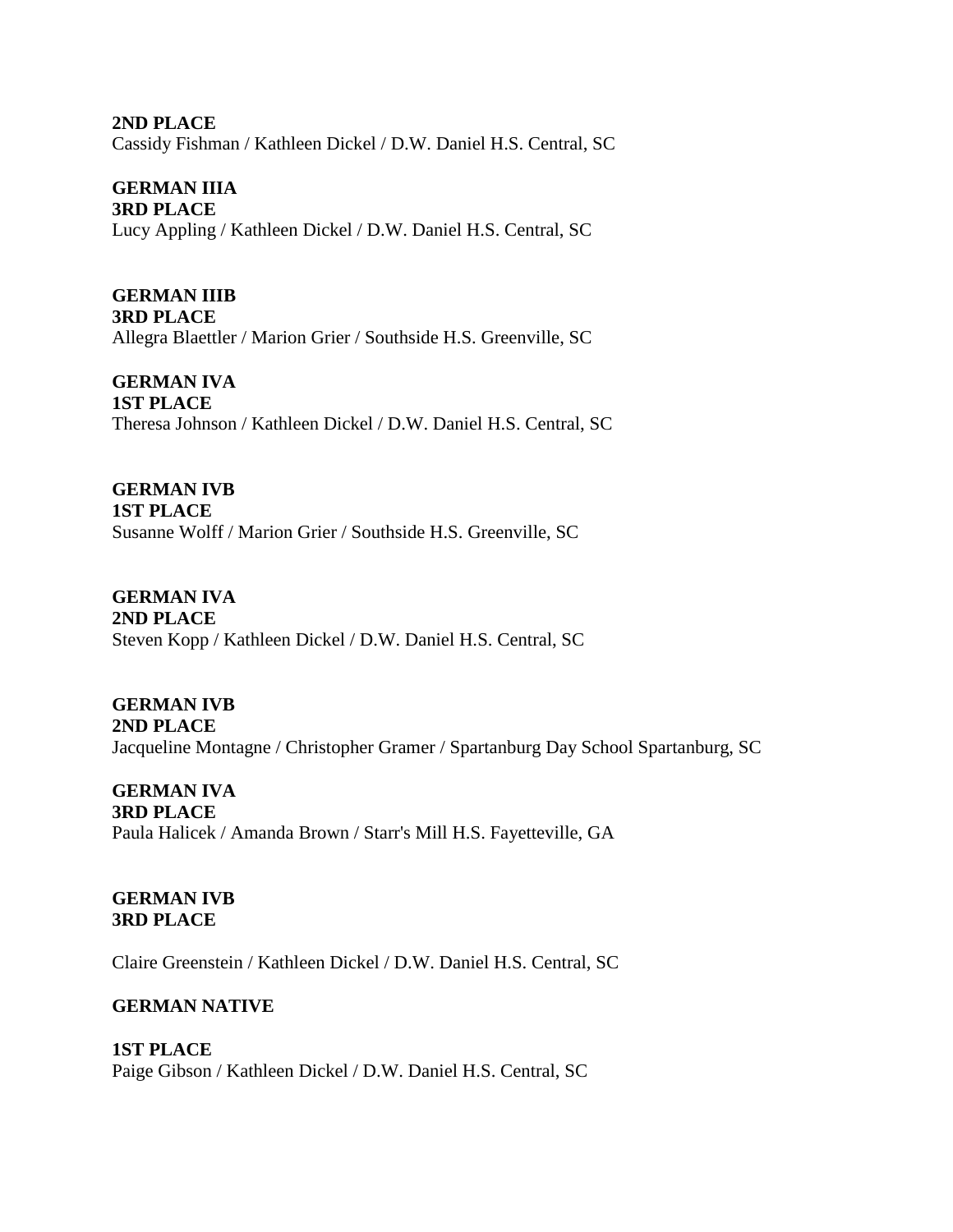#### **2ND PLACE**

Mark Commerford / Amanda Brown / Starr's Mill H.S. Fayetteville, GA

### **3RD PLACE**

Oliver Wolf / Kathleen Dickel / D.W. Daniel H.S. Central, SC

#### **ITALIAN**

There were no Italian contestants this year.

#### **JAPANESE**

#### **JAPANESE IA 1ST PLACE**

Tarsis Martins / Christine Cadorniga / Southside H.S. Greenville, SC

#### **2ND PLACE**

Lauren Fender / Bernell King / Southside H.S. Greenville, SC

### **JAPANESE IIA**

#### **1ST PLACE**

Wenxuan Dianna Hu / Christine Cadorniga / Southside H.S. Greenville, SC

#### **JAPANESE NATIVE**

#### **1ST PLACE**

Remi Hiramatsu / Michi Shimura / Eastside H.S. Taylors, SC

#### **2ND PLACE**

Atsushi Fukuda / Michi Shimura / Greenwood HS Greenwood, SC

### **3RD PLACE**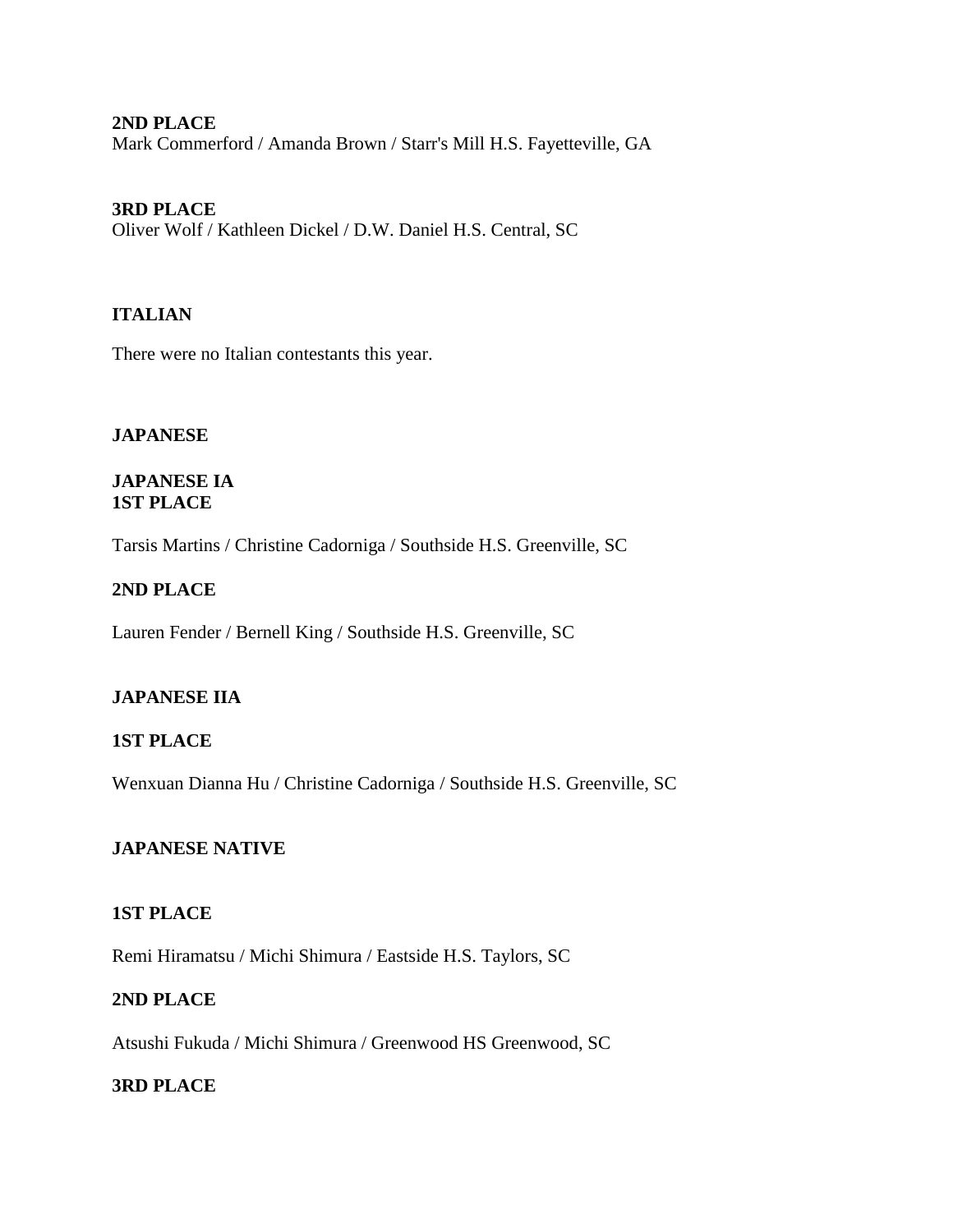Yukiko Hosoe / Michi Shimura / Greenville Saturday School Greenville, SC

# **LATIN**

# **LATIN I**

# **1ST PLACE**

Alexandra Iosso / Julie Richardson / Spartanburg Day School Spartanburg, SC

# **2ND PLACE**

Richard Lacoste / Julie Richardson / Spartanburg Day School Spartanburg, SC

# **3RD PLACE**

Deon Doxie / Martha Ann Boseki / Ridge View H.S. Columbia, SC

# **LATIN II**

# **1ST PLACE**

Connor Towle / Martha Ann Boseki / Ridge View H.S. Columbia, SC

# **2ND PLACE**

Lara Kesler / Julie Richardson / Spartanburg Day School Spartanburg, SC

# **3RD PLACE**

Amy DeVore / Julie Richardson / Spartanburg Day School Spartanburg, SC

# **LATIN III**

# **2ND PLACE**

Allen Horton / Julie Richardson / Spartanburg Day School Spartanburg, SC

# **3RD PLACE**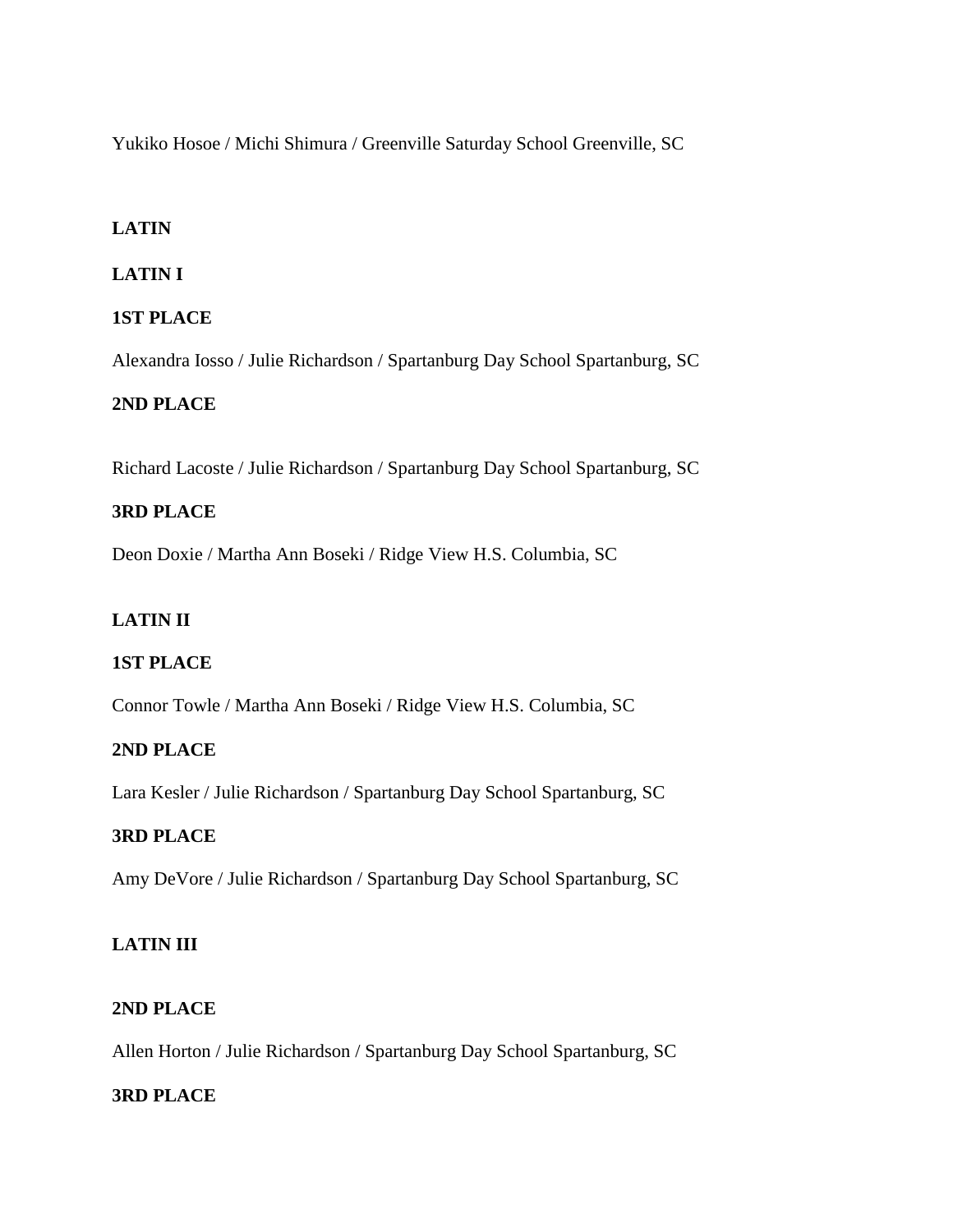Susanna Parish / Julie Richardson / Spartanburg Day School Spartanburg, SC

# **LATIN IV**

# **1ST PLACE**

Jacqueline Montague/ Julie Richardson / Spartanburg Day School Spartanburg, SC

# **2ND PLACE**

Ioana Lupascu / Michael Myer / Spring Valley H.S. Columbia, SC

# **RUSSIAN**

There were no Russian contestants this year.

# **SPANISH**

### **SPANISH IA 1ST PLACE** April Jozan / Karen Dean / Whitewater H.S. Fayetteville, GA

Kristyn Winch / Melissa Drummond / St. Paul Catholic School Spartanburg, SC

### **SPANISH IA 2ND PLACE**

Mary Glenn / Laura Villegas Merediz / Westside H.S. Anderson, SC

Norma Boyd / Kristen Bintliff / Whitewater H.S. Fayetteville, GA

### **SPANISH IA 3RD PLACE**

Jennie Kwon / Gale Ashmore / D.W. Daniel H.S. Central, SC

Mary Wozniak / Brandi Meeks / Starr's Mill H.S. Fayetteville, GA

**SPANISH IB 3RD PLACE**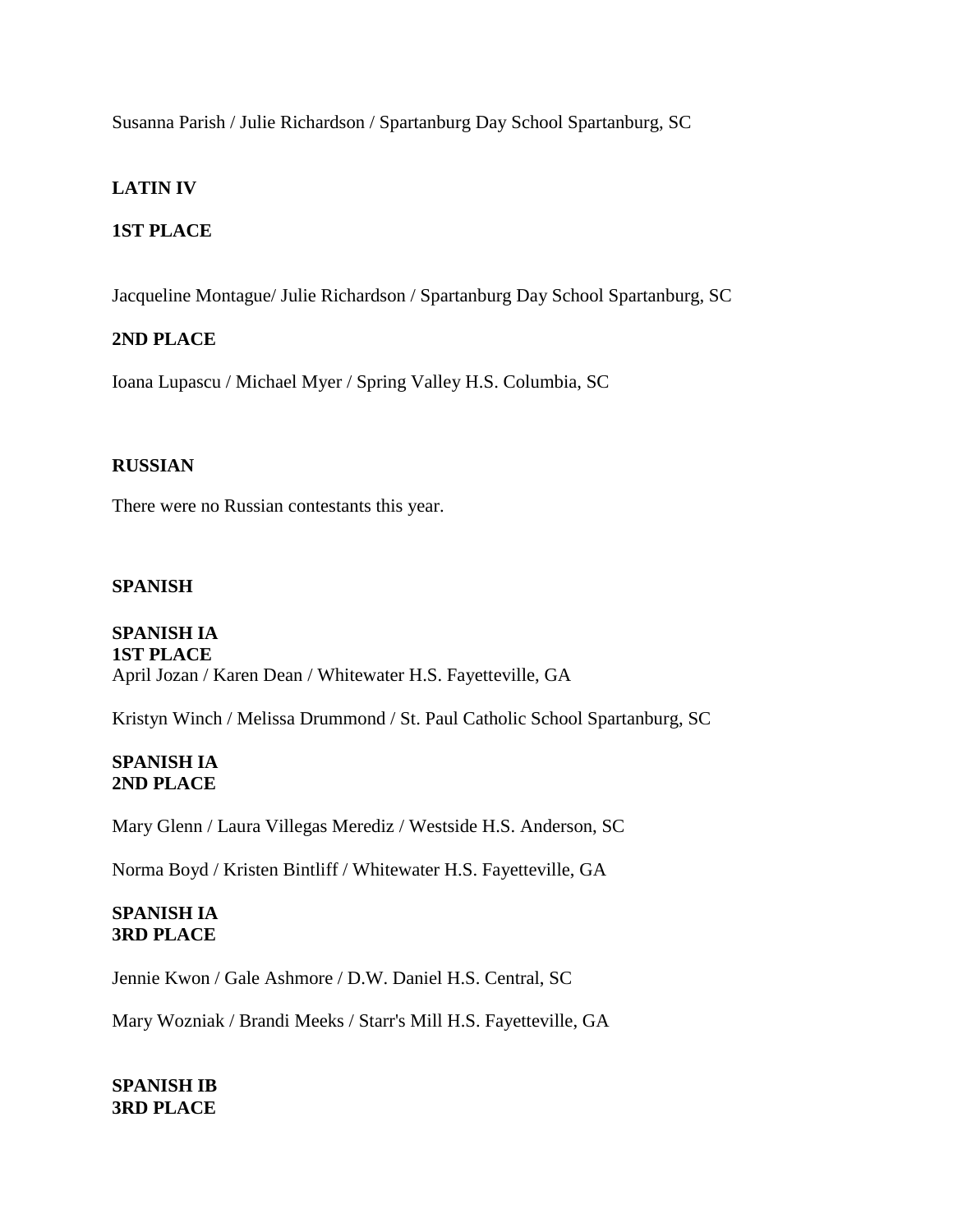Jason Nicholas / Gale Ashmore / D.W. Daniel H.S. Central, SC

#### **SPANISH IIA 1ST PLACE**

Lauren Powers / MaryAnn Velasco / Whitewater H.S. Fayetteville, GA Suraj Patel / MaryAnn Velasco / Whitewater H.S. Fayetteville, GA Grace McGee / Madeline Rodriguez / Starr's Mill H.S. Fayetteville, GA Angela Zeigler / Rebecca Bogan / D.W. Daniel H.S. Central, SC Emma Stitt / Marcela Sample / Starr's Mill H.S. Fayetteville, GA

### **SPANISH IIA 2ND PLACE**

Adriana Acuña / Jaye O'Brien / Starr's Mill H.S. Fayetteville, GA Melissa Troyer / Priscilla Mucklow / Starr's Mill H.S. Fayetteville, GA Brittney Perdue / Karen Dean / Whitewater H.S. Fayetteville, GA Melissa Crowell / Mike Donaldson / Whitewater H.S. Fayetteville, GA Molly Williams / Rodney Grantham / Spring Valley H.S. Columbia, SC

### **SPANISH IIB 2ND PLACE**

Breanna Beckford / Keri Dunphy / Spring Valley H.S. Columbia, SC

### **SPANISH IIA 3RD PLACE**

Raymond Callahan / Noelia Castro / Butler H.S. Augusta, GA April Dent / Margaret Wright / Westside H.S. Augusta, GA Eunbit Cho / Keri Dunphy / Spring Valley H.S. Columbia, SC Brianna Kourajian / Brandi Meeks / Starr's Mill H.S. Fayetteville, GA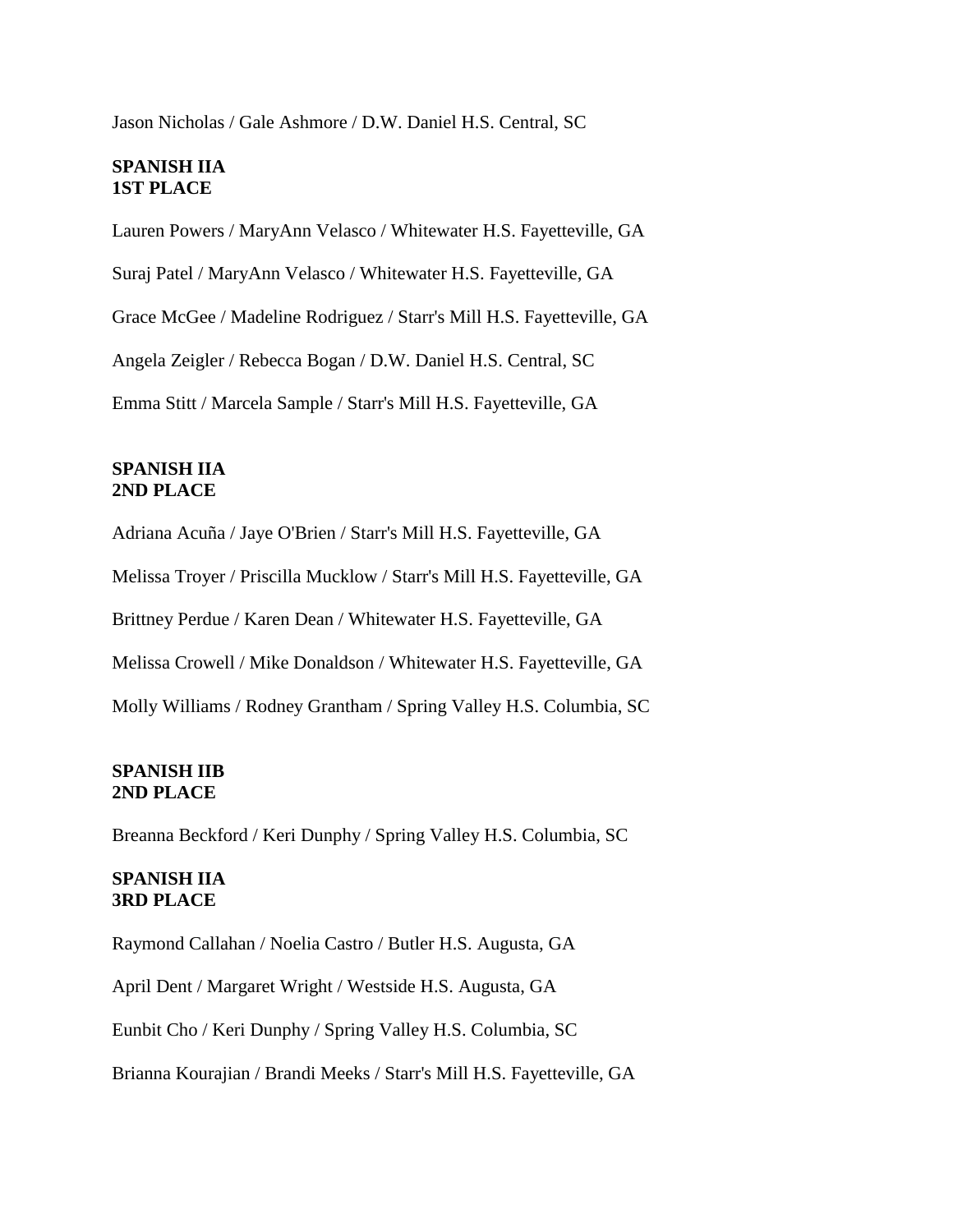Brittany Holloway / Noelia Castro / Butler H.S. Augusta, GA

### **SPANISH IIIA 1ST PLACE**

Jacqueline Troutman / Jeanne Kotrady / Christ Church Episcopal Greenville, SC

Megan Tone / Lisa Greene / Southside H.S. Greenville, SC

Swetha Vytla / Gloria Ham / Spring Valley H.S. Columbia, SC

### **SPANISH IIIB 1ST PLACE**

Melissa Youssef / Meredith Sargent / Southside H.S. Greenville, SC

### **SPANISH IIIA 2ND PLACE**

Latoya Jones / Zuleika Sanchez Hernandez / Spring Valley H.S. Columbia, SC

Sarah Evert / Jeanne Kotrady / Christ Church Episcopal Greenville, SC

Lauren Fender / Meredith Sargent / Southside H.S. Greenville, SC

### **SPANISH IIIB 2ND PLACE**

Kimberly Krueger / Zuleika Sanchez Hernandez / Spring Valley H.S. Columbia, SC

#### **SPANISH IIIA 3RD PLACE**

Elise Jennings / Mahan Ellison / Spartanburg Day School Spartanburg, SC

Troy Stedman / Salima Bacchus / Cedar Shoals H.S. Athens, SC

Talisa Foster / Salima Bacchus / Cedar Shoals H.S. Athens, SC

# **SPANISH IIIB 3RD PLACE** Wenxuan Dianna Hu / Meredith Sargent / Southside H.S. Greenville, SC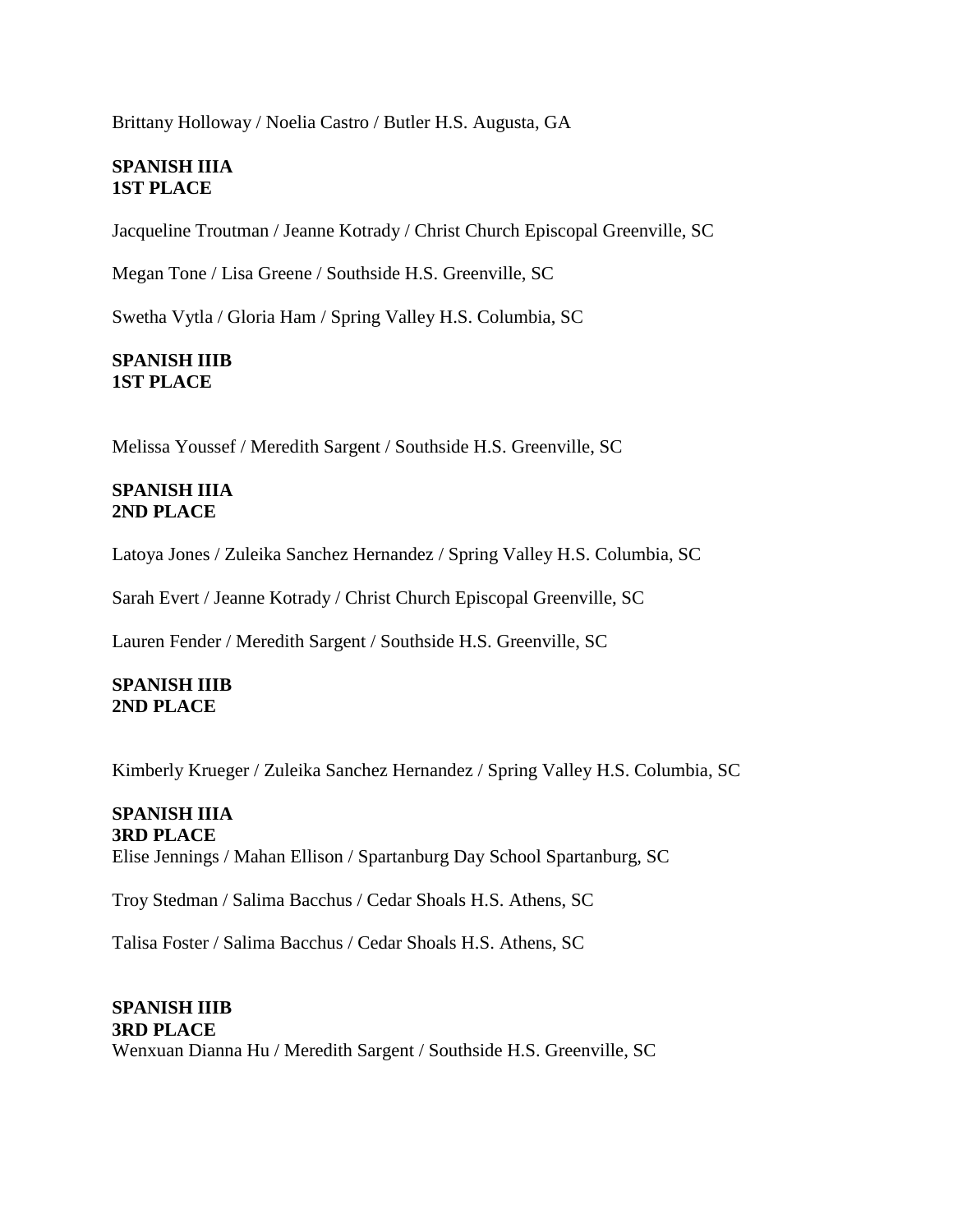### **SPANISH IVA 1ST PLACE**

Nathaniel Lee / Salima Bacchus / Cedar Shoals H.S. Athens, GA

Abhishek Chandrasekhar / Meredith Sargent / Southside H.S. Greenville, SC

### **SPANISH IVB 1ST PLACE**

Reuben Lewis / Amanda Schlock / Walhalla H.S. Walhalla, SC

### **SPANISH IVA 2ND PLACE**

Nicholas Kirkland / Priscilla Mucklow / Starr's Mill H.S. Fayetteville, GA

Kelly Bowers / Tracey Ward / Walhalla H.S. Walhalla, SC

### **SPANISH IVB 2ND PLACE**

Lauren Meeks / Mahan Ellison / Spartanburg Day School Spartanburg, SC

### **SPANISH IVA 3RD PLACE**

Nikhil Bumb / Meredith Sargent / Southside H.S. Greenville, SC

Jessica Brown / Lisa Greene / Southside H.S. Greenville, SC

### **SPANISH IVB 3RD PLACE**

Hortensia Bauer / Roseliz Santiago Librán / Midland Valley H.S. Graniteville, SC

### **SPANISH NATIVE**

### **1ST PLACE**